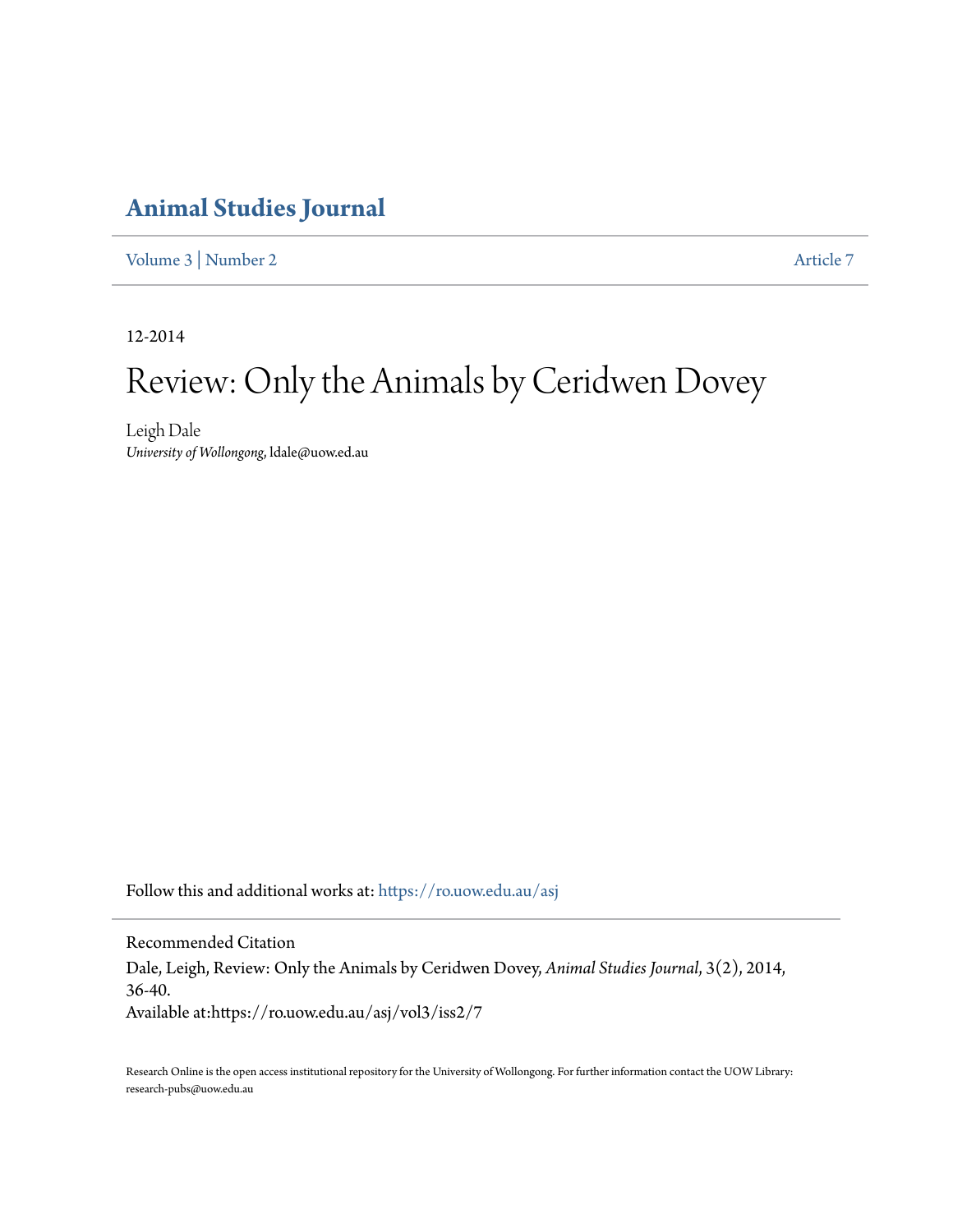## Review: Only the Animals by Ceridwen Dovey

#### **Abstract**

Ceridwen Dovey, *Only the Animals*. Melbourne: Penguin 2014, pp248. ISBN 978-1-926428-58-1

Reviewed by Leigh Dale, University of Wollongong.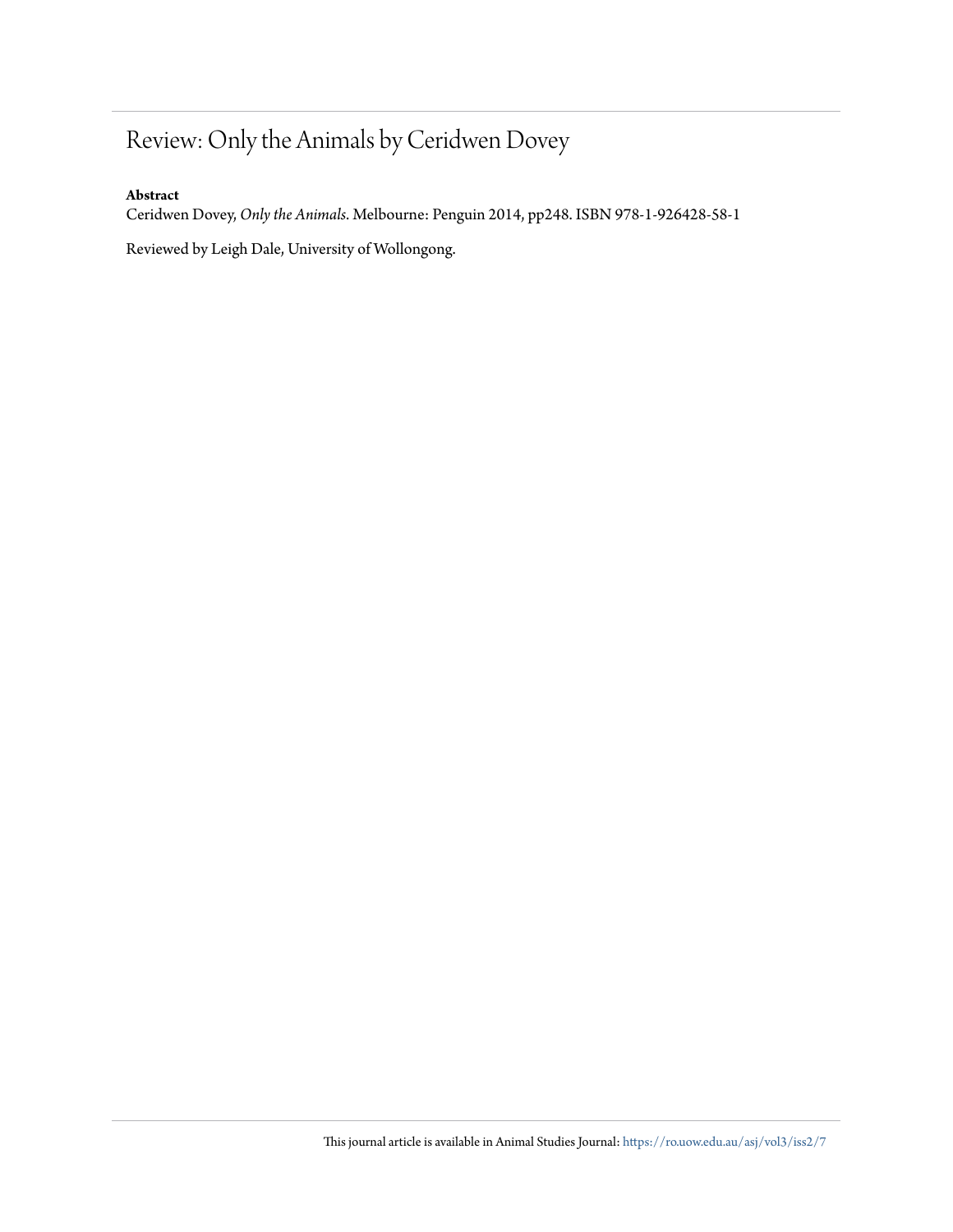## Ceridwen Dovey. Only the Animals. Melbourne: Penguin, 2014. pp248. ISBN 978-1-926428-58-1

### Reviewed by Leigh Dale University of Wollongong

Ceridwen Dovey's Only the Animals is a collection of ten short stories, each of which ends with the death of an animal. The first sentence of the back cover blurb reads, 'The souls of ten animals caught up in human conflicts over the last century tell their astonishing stories of life and death'; most are 'bit players' in stories already told, their voices amplified here. Thus the 'only' in the title is condemnatory, ironic, and elegiac as Dovey presents a new perspective on assumptions about animality and narrative point of view. Unusually, the title of each story signals the double ending – for example, 'Somewhere Along the Line the Pearl Would be Handed to Me: Soul of Mussel. Died 1941, United States of America'. This is the fifth story, the title of which uses a quote from Jack Kerouac's On the Road. Dovey's story is about a boy mussel or gang of boy mussels whose ecstatic flood of reproductive energy is itself engulfed by the bombing of Pearl Harbour. Ten times, these stories show us how an ending might be reached, and a more extended discussion of this book could usefully focus on how the very idea of cessation or finitude is engaged.

Dovey's spotlight is on the cultural and theoretical questions raised by the conjunction of death, animality, and the problem of telling stories. The other conceit that links the stories is the relationship between recursion and reading: in this book, it is implied that our retelling of stories is always a reading, and reading always implicitly a re-telling or re-animation. In this way, story-telling itself – even about death – is a way of staving off the equal silence of animal and death. For Susan McHugh, narrative is a 'zone of integration', because the 'indeterminacy' of stories is productive of new 'conditions of possibility' for ways of being (2). Just as the ambiguity and complexity of texts, particularly when coupled with innovations in narrative form, enable the identification of new modes of subjectivity, she suggests, so too do new critical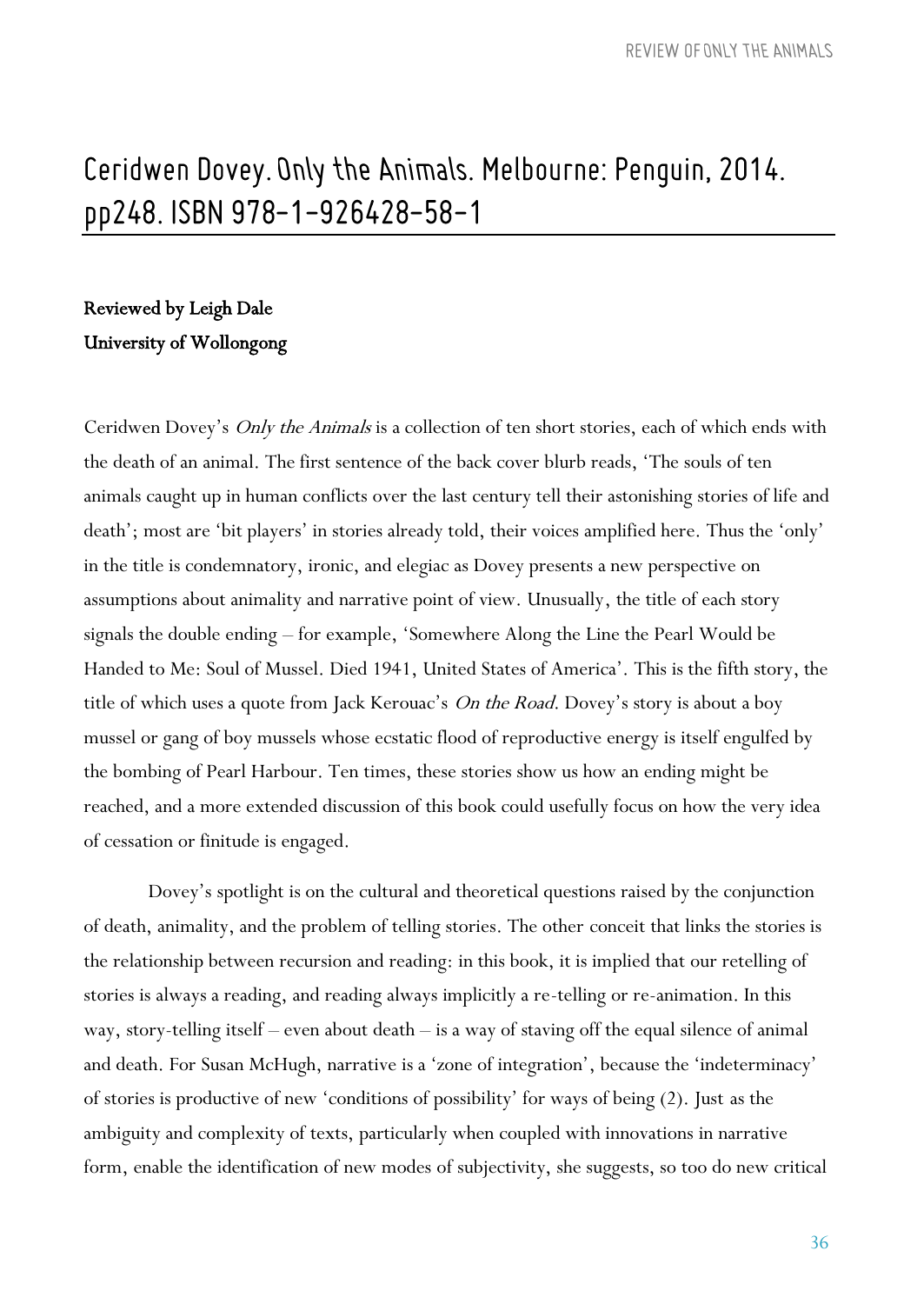modes enable writers to shape their ambitions in new ways. What I see here is not so much a desire to explore this problematic as Dovey's desire to interact with theories of animal studies. If we think of writers interacting with theory, as being agents of theory rather than their stories being the *object* of theory, it becomes easier to understand where this collection of stories is positioned: as an intervention in the theorising of animal subjectivity through literary experimentation. I could verify Dovey's interests in theory via the brief bio at ceridwendovey.com, which confirms that she has been a graduate student in social anthropology at NYU after taking a first degree from Harvard in the same field. But it is evident from the book, which is highly self-conscious. Each story has a list of sources, although unhappily these are given in a web document rather than being printed in the book (paper cost? 'corruption' of a work of fiction by four pages of references?). The sources, roughly a dozen for each story, consist of literary works; historical works, especially popular ones; and Camel and Tortoise from Reaktion's Animal series. Literary writers whose work is cited include Collette, Günter Grass, Franz Kafka, Jack Kerouac, Henry Lawson, Sylvia Plath, and Tom Stoppard.

At times these writers themselves become characters, that characterisation part of the exploration of the problematic of story-telling. The first story ends with Lawson exclaiming in pleasure, triumphantly announcing the ending of his now canonical story 'The Bush Undertaker'. Dovey depicts Lawson as a writer so excited by having thought of a resonant final sentence that he seems to miss the fact that the camel is experiencing a horrible death, a death quite as horrible as the deaths Lawson imagines. So here we have death, but also envy of Lawson by the camel for his capacity to tell a story, a resentment perhaps magnified by the fact that the camel had been omitted from Lawson's story in the first place. Dovey concludes her story by pointing out that there are other possible endings, and she proffers several. One is a quotation from an actual historical letter, already used in her story, written by a man who died of thirst soon after writing the letter. This man constitutes a kind of prefiguring or echo of the camel, who is thirsty although does not die of that thirst. Then there is this challenge: 'Oh, Mister Lawson, be careful. You're not the only one who can tell a good story about death in the wastelands' (13). If we are meant to believe that Dovey found the letter a more compelling work than Lawson's, there is a sense here also that she is challenging the authority of Lawson's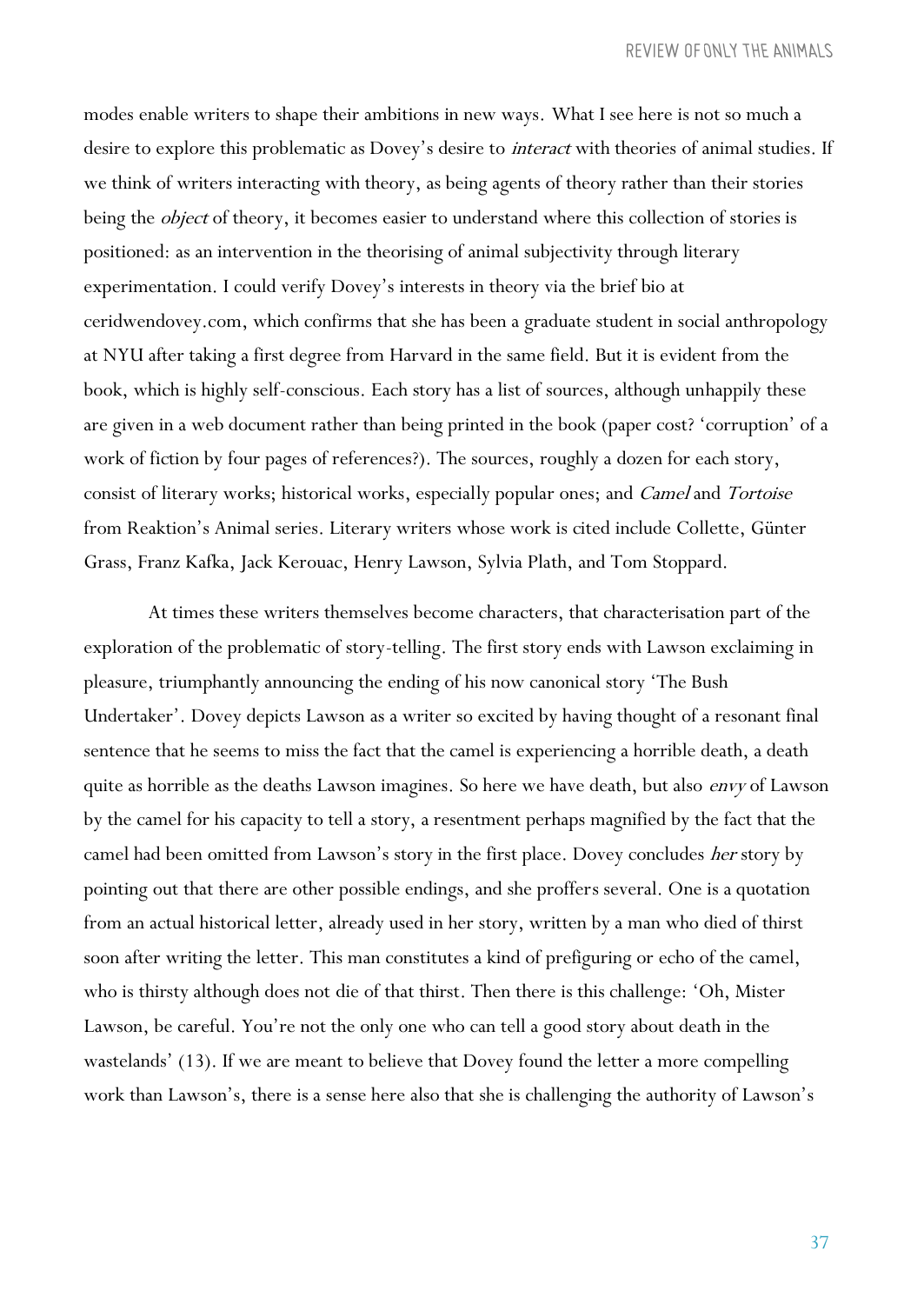account of animal death, that she is challenging not only Lawson's position as a writer but his requisitioning of animals and death to stories which she suspects of having dealt inadequately with both topics.

In moments like these, the writing has the feel of criticism, or perhaps critique, not so much of the depiction of animals and the choices made by literary authors – Lawson in regard to his depiction of a fictional goanna, Collette in regard to her actual but also textual cat – but at the level of style. There is extensive quotation, in the manner of commentary; there is reformulation, reflection, interrogation, all under the signature of the animal asked to tell the story of their own death. The dolphin is the most critical of this conceit, the most self-reflexive, and funny:

So when I was first asked to tell my story, I thought, *Absolutely not*. But the brief became more interesting to me when it was suggested I might think about a human writer who meant something to me, and let my thoughts of him or her infuse whatever I decided to say. (204)

And there it is: the taking up of McHugh's challenge, an exploration of that 'zone of integration', but more particularly, opening out the ways in which the persona of the animal (not the writer) inflects the story-telling of the animal (not the writer).

At one level I have to give a lot of credit to a book that had me wondering whether my sister's late border collie was a Presbyterian. At another, that I should briefly entertain this question shows the problem, the leap of faith, demanded by any representations of animal interiority. Of course every narrative act is an act of the imagination: even the most careful biographer of a living human subject, having the accuracy of their words confirmed, must surely wonder whether their own story displaced or at least reformatted the experience being described. So on what basis do I question Dovey's implicit assertion that camels are Muslims, made when the camel narrator of her first story, 'The Bones: Soul of Camel: Died 1892, Australia' struggles to face Mecca? It can only be because I believe systems of religion to be artefacts of human culture rather than expressions of absolute truths, and thus I found this moment jarringly implausible. Perhaps I felt less persuaded by a story that took me into 'The Bush Undertaker' than the mainly European literary works with which I am less familiar. As it happens, Lawson's home town was Gulgong, where my sister lives and where I began to draft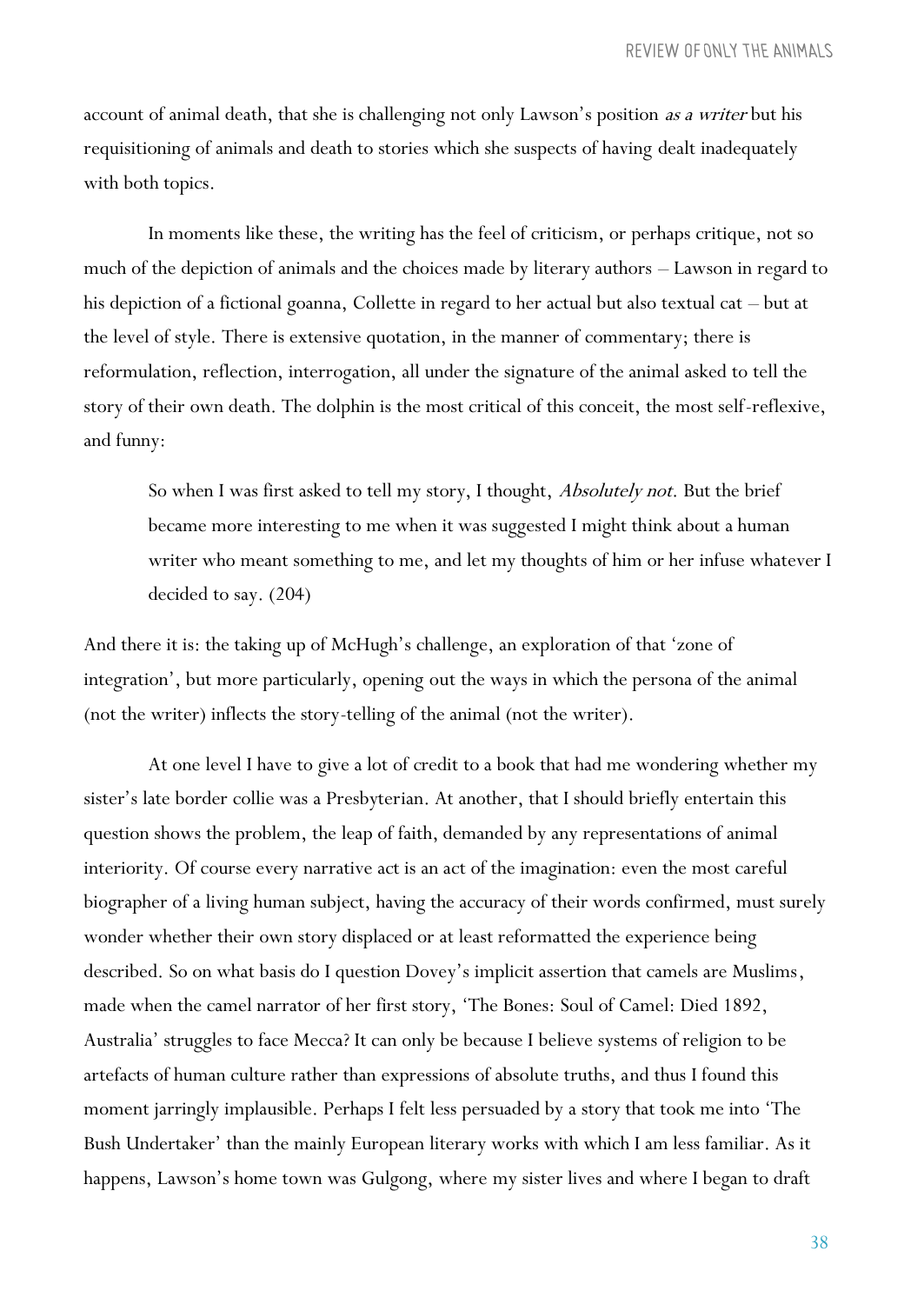this review. And because I was gazing at her back yard when I was writing, and because Ky the (Presbyterian?) dog is buried in the corner, that brought him to mind. But my interest in the mismatch between Dovey's story and my imagined world of Lawson's imagination signals that I have asked the wrong question. I have asked the question of the lay reader, that of authenticity, usually framed as 'How real is this?' This is not a question in which Dovey is interested.

Dovey's stories are about narrative form and animal subjectivity. Whilst she deals with some 'famous' animals she also invents some marvellous creatures – the mussel already mentioned, effusively sensual, channelling Jack Kerouac; a dolphin who writes a letter to Sylvia Plath. In the case of the Lawson story, the camel is an invention. This raised another question for me: Lawson's own story has a wonderful goanna who lurks on the edges of the events, who is menacing and enigmatic. Why not go with the goanna, I cannot help wondering, although the goanna is in Dovey's story, and indeed the camel is shot by mistake, the intended victim having been the goanna. I like goannas, and when one got into our lounge room via the chimney I thought it was wonderful. The goanna, that is, not the getting in, although the getting out was more difficult: my Dad negotiated the situation pretty well, catching the frightened and angry creature with his bare hands and putting it out the front door. Which I mention because Dad has just died and of course with the camel dying and me being in Gulgong reading about animal death and looking at Ky's now unmarked grave it all seemed to come together, even if it did not make sense.

The ostensible question posed by Dovey's volume as a whole is this: what differences do animal perspectives make to stories? But buried in the decision to focus on story-telling, literary texts, and the problem of endings, implicitly the larger question is this: what differences can style make to the way in which we think about animal death? So, with that question in mind, can I agree with other readers that this is 'remarkable', 'dazzling', 'audacious', 'walking a high wire without a net'. Does Only the Animals make 'much contemporary fiction seem stodgy and grey', as the reviews quoted on ceridwendovey.com have it? I found the writing intellectually playful, prismatic, but not especially poetic. I did not find myself underlining the deft phrase or brilliant image, so much as puzzling over the premises of voice and representation opened out by these stories. I could not help comparing this book with Sonya Hartnett's tribute to narrative animals in *The Silver Donkey*, a novel which reflects on stories and myths and death in a more